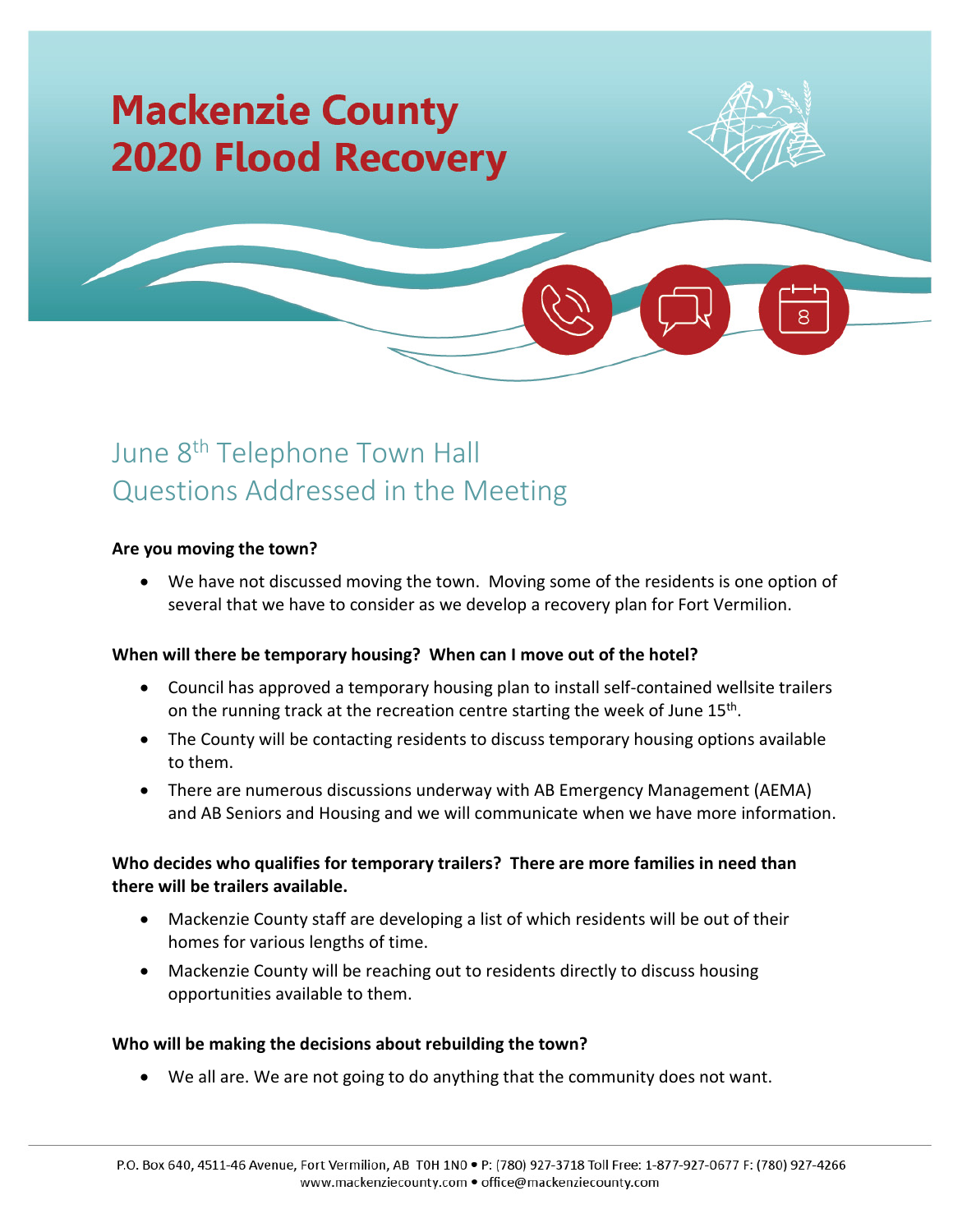• We have to be mindful of what might come in the future and we have to protect Mackenzie County as well as the communities of Fort Vermilion, Butter Town and Beaver Ranch area. Ultimately Mackenzie County Council will take the decisions in conjunction with the provincial and federal governments, and residents.

### **Do you have a plan that you aren't sharing with us?**

• No, we are not keeping any information from residents. We continue to gather the information from various government agencies, to ensure all residents and Mackenzie County Council can make informed decisions. As plans begin to take form, we will be discussing it through community engagements.

### **What will happen to those who do not own our own homes in Boreal Housing?**

- Mackenzie County has been working closely with Boreal Housing to identify temporary and longer-term housing options for those residents.
- Repair work on some of the Alberta social housing units has started. We encourage you to contact the Boreal Housing Foundation housing manager for updates on progress of repairs.
- Residents including renters and owners in the Boreal Housing area are encouraged to submit their applications for DRP funding as soon as possible.

# **My house's basement is gutted. To make my home livable, I need a furnace and a hot water tank, can I go ahead with these repairs?**

- Every DRP application file has been assigned a case manager from the Alberta Emergency Management Agency. They can be contacted at 1-888-671-1111.
- If your residence requires a furnace and/or hot water tank and the cost will be over \$2,000, the DRP will require two (2) separate cost quotes for those items.
- Landlords, landowners and tenants are all eligible for DRP funding. Landlords and landowners should submit their applications under the small business section of the DRP funding portal.
- Temporary permits are required for any repairs required to make your home habitable. Please contact the Mackenzie County office at 780-927-3718 to make an appointment.

# **DRP has assigned a caseworker to my file. How long will it be until I hear about the next steps from them?**

- If you would like to discuss the status of your DRP application, please contact Alberta Emergency Management Agency at 1-888-671-1111 or by e-mail at [drp.info@alberta.ca](mailto:drp.info@alberta.ca)
- If you have a file number from AEMA, you can track the status of your application online.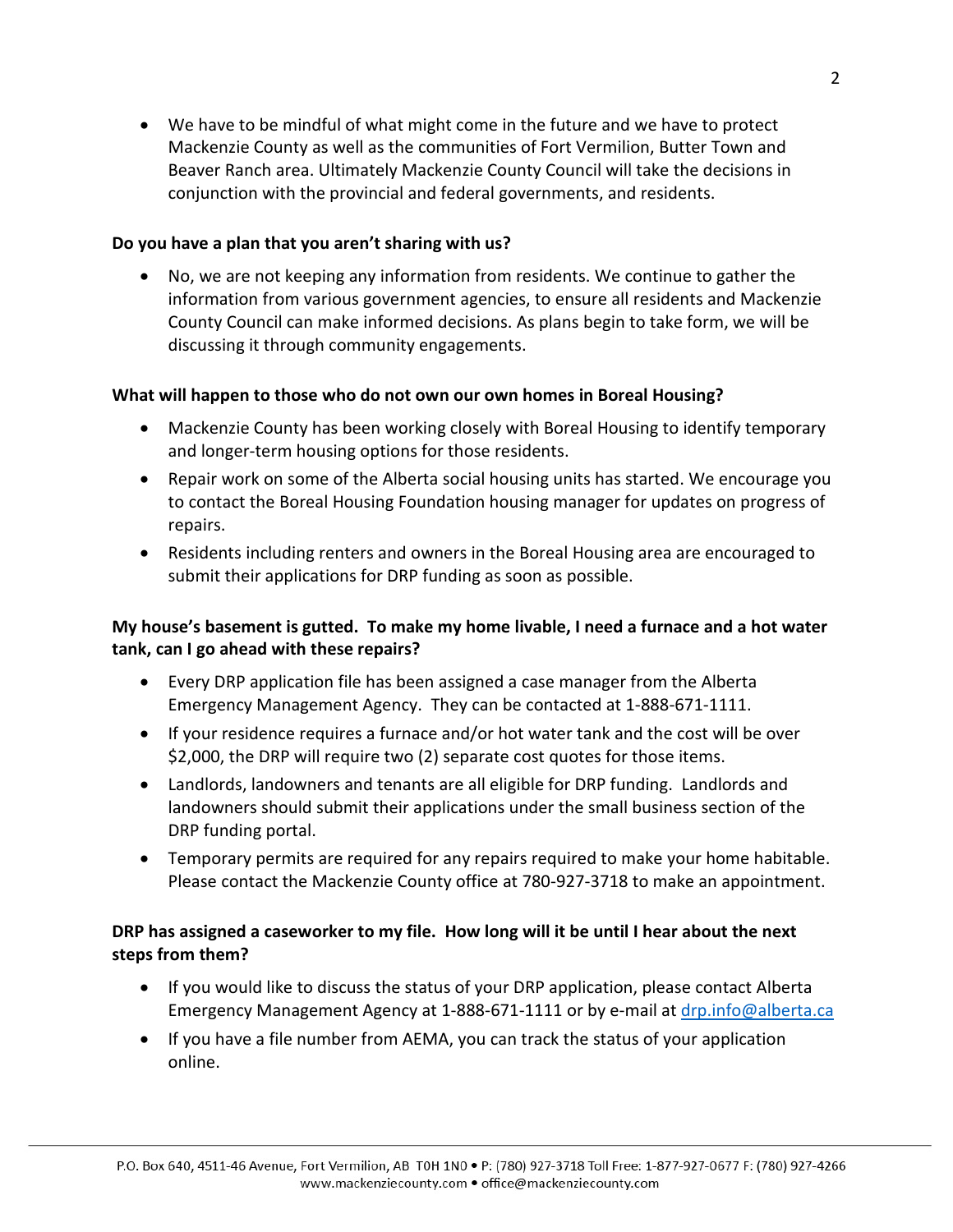# **I rent out houses in Fort Vermilion. Am I allowed to provide temporary housing for my tenants?**

- We want as many residents as possible to be able to come back to the community. We are encouraging owners, including landlords to undertake the repairs to houses' first floors and higher that would allow residents to return to the community.
- Temporary permits are required for any repairs required to make your home habitable. Please contact the Mackenzie County office at 780-927-3718 to make an appointment.
- If you have additional rental housing available, please contact the County office.

# **I am not a permanent resident, but I own property. I do not qualify for most of the aid. Is there a timeline of when I can come back to work on my property? What are the restrictions?**

- You can return to your property but would require temporary permit to conduct repairs.
- You can contact the Mackenzie County Planning Department to discuss which permits might be required for your properties.

# **Can the county look at suspending some of its bylaws? Can rezoning be made easier so a structure can be moved to higher ground?**

- We do not have any discretion to allow variances to safety code requirements and permits required for those types of work.
- The County is granting temporary permits to allow for repair work to homes on the first floor and higher and residents/owners should contact the County office to discuss those.

# **Do we have a timeline on a decision on what we are going to do?**

• No, we do not have a firm timeline for determining any plans and what specific actions we will be taking within those plans. But we are working on plans with the various related government agencies every day.

# **Will we be able to recover any loss due to the devaluation of our homes?**

- Evaluators will determine whether homes will require repairs or a rebuild.
- If you have insurance, you should contact your insurance company immediately.
- Residents are encouraged to work with your DRP caseworker to identify options available to you depending on the evaluation of your property.
- Residents can also reach out to Samaritan's Purse at 1-800-663-6500. They can provide valuable guidance on options depending on your particular circumstances. Samaritan's Purse will be assigning a caseworker for Fort Vermilion beginning on June 15.
- Residents should also contact Jennifer at the Mackenzie County office at 780-927-3718 if their property has been identified as a rebuild.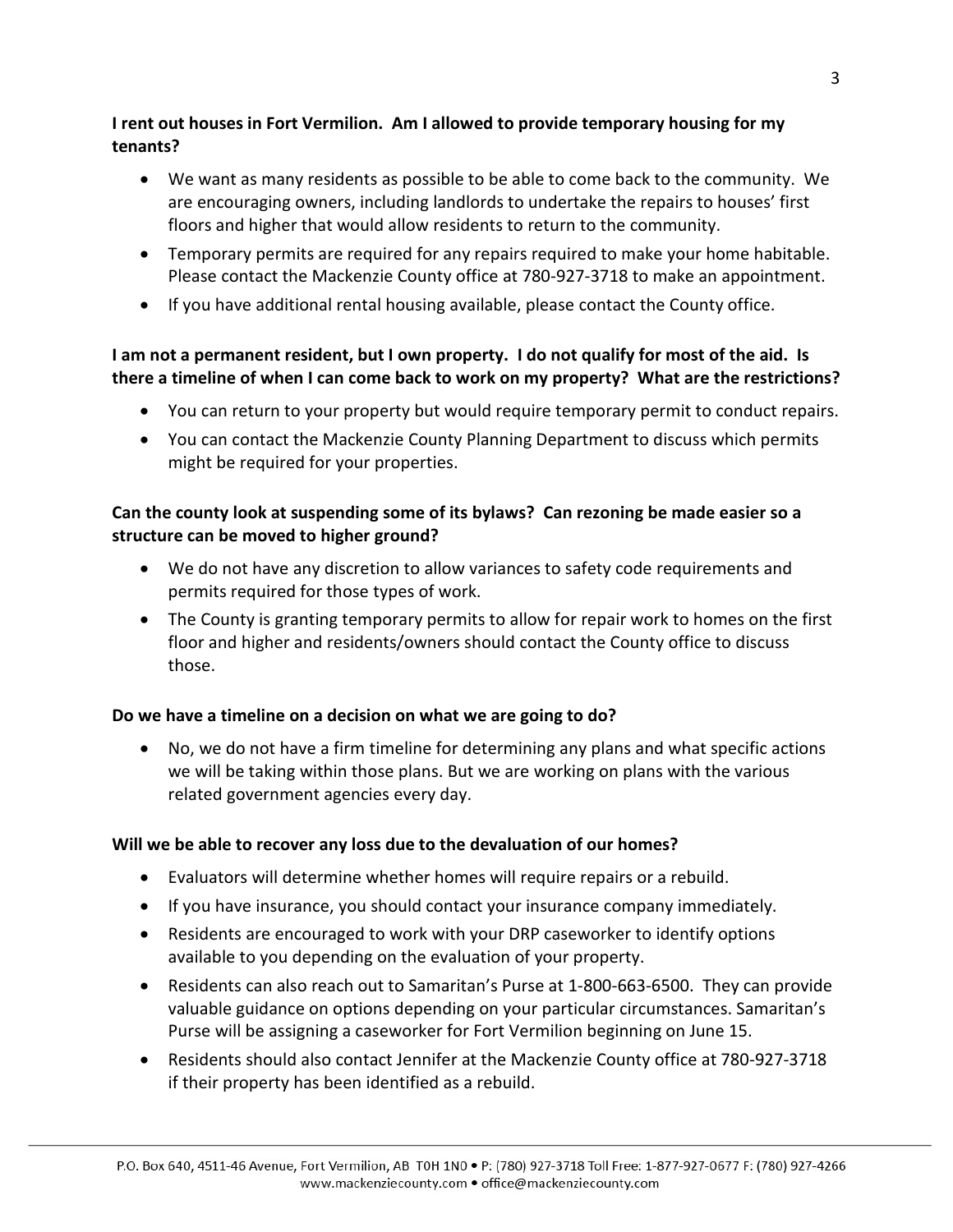# **Can someone provide a step-by-step process for applying for DRP funding?**

- Please visit the DRP website at<http://www.alberta.ca/drp>
- In order to apply for DRP funding you will need to have a MyAlberta Digital ID (MADI) account. You can apply for a MADI account at: account.alberta.ca
- Once you have opened an online application, the portal will walk you through the application process.
- If you would like to discuss the status of your DRP application, please contact Alberta Emergency Management Agency at 1-888-671-1111 or by e-mail at [drp.info@alberta.ca](mailto:drp.info@alberta.ca)
- FCSS offices in Fort Vermilion, La Crete, and High Level can also assist you in submitting an application. Please phone them directly to make an appointment to discuss your application.
- If you have problems submitting your application, please contact the Mackenzie County office who will work with AEMA to have an AEMA case officer contact you. Additionally, the Métis Nation of Alberta will support Métis Nation members with their DRP application process by calling 780-927-3788.

# **Why is moving the town more of a priority than a dyke or a berm?**

- The Province of Alberta has budgeted funds for our community's disaster recovery. We need to be aware that this type of funding may not be available the next time we flood.
- We are open to ideas of how we will manage or prevent flooding in our community in the future, but we must recognize the cost of each of our options and make the best decisions in the interest of the community as a whole.
- Our number one priority right now is to get our residents back to the community.

# **What happens to those who refuse to move their homes?**

- We have to recognize that floods have impacted our community before, and they will again. We will have to make decisions that are best for the community so that we will not have to deal with the same types of impacts that this flood had caused.
- Moving impacted residences out of the flood zone is one of several options that we are considering, and it may be that it will be the best option for our community.
- We are working to identify business plans that position Mackenzie County to access the greatest amount of financial support to move forward in our disaster recovery plans.
- Everyone should be aware that the federal and provincial governments may not be able or willing to help us with another flood in the same area in the future.

# **What options are available for those willing to rebuild their homes?**

• Mackenzie County is currently identifying some sites within the community if your property is identified as a rebuild. If you would like to discuss your specific property, please contact Jennifer at 780-927-3718.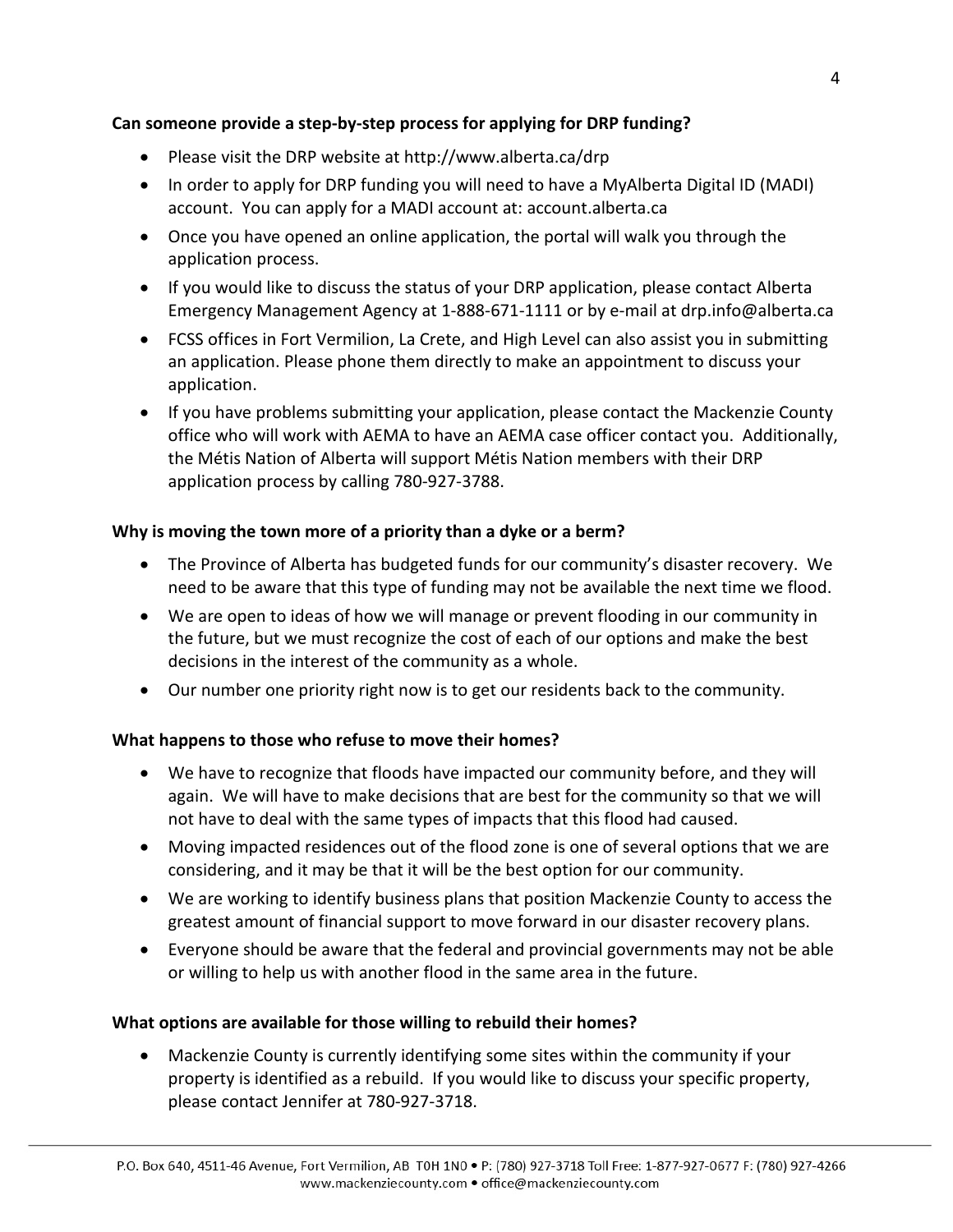- We are encouraging residents to contact the County to secure temporary permits for any repairs to homes for the first floor and above. We want to ensure that residents not complete any redundant work on their properties in the event that the decision is made to move houses and trailers to higher ground.
- Future development plans for the community are still in the preliminary discussion phase.

# **If I move a structure off my property, will I become ineligible for the relief funds?**

- You would not become ineligible for funding however there is a moratorium on the installation of new structures or trailers on properties in the affected areas of Fort Vermilion, Butter Town, and Beaver Ranch area.
- If you have any specific questions, please call the Mackenzie County office at 780-927- 3718 or 1-877-927-0677.

# **Why was the Fort Vermilion St. Mary's School not sandbagged and pieces of County equipment abandoned to the flood?**

- Voluntary evacuation was issued 2 days prior to the flood. Businesses and properties were given time to take preventative measures during this time if they chose.
- County staff worked very hard to ensure that people were safely evacuated which is obviously where our priorities were focused.
- The County did lose one (1) truck to the flood and that is a very small loss given the size of the disaster.

# **What is the process if we are willing to move? How much is DRP willing to cover?**

• We are currently in discussions with the provincial and federal governments to develop business cases to secure disaster recovery funding. We do not have information on specific elements that will be covered or how much money will eventually be delivered.

# **I was evacuated and we have not had any bills covered by the County. I went to the County office last week about the issue and they have said that they would call back with info and have not. How long do we have to wait?**

- The Alberta Government made emergency payments of \$1,250 per adult and \$500 per child available to evacuees. Mackenzie County advertised extensively that the deadline to apply for this payment was June 5, 2020.
- The Red Cross also made generous \$600 emergency payments available to residents in the community. That application deadline has also passed.
- Mackenzie County has passed a motion to not invoice affected residences for utilities for May 2020.